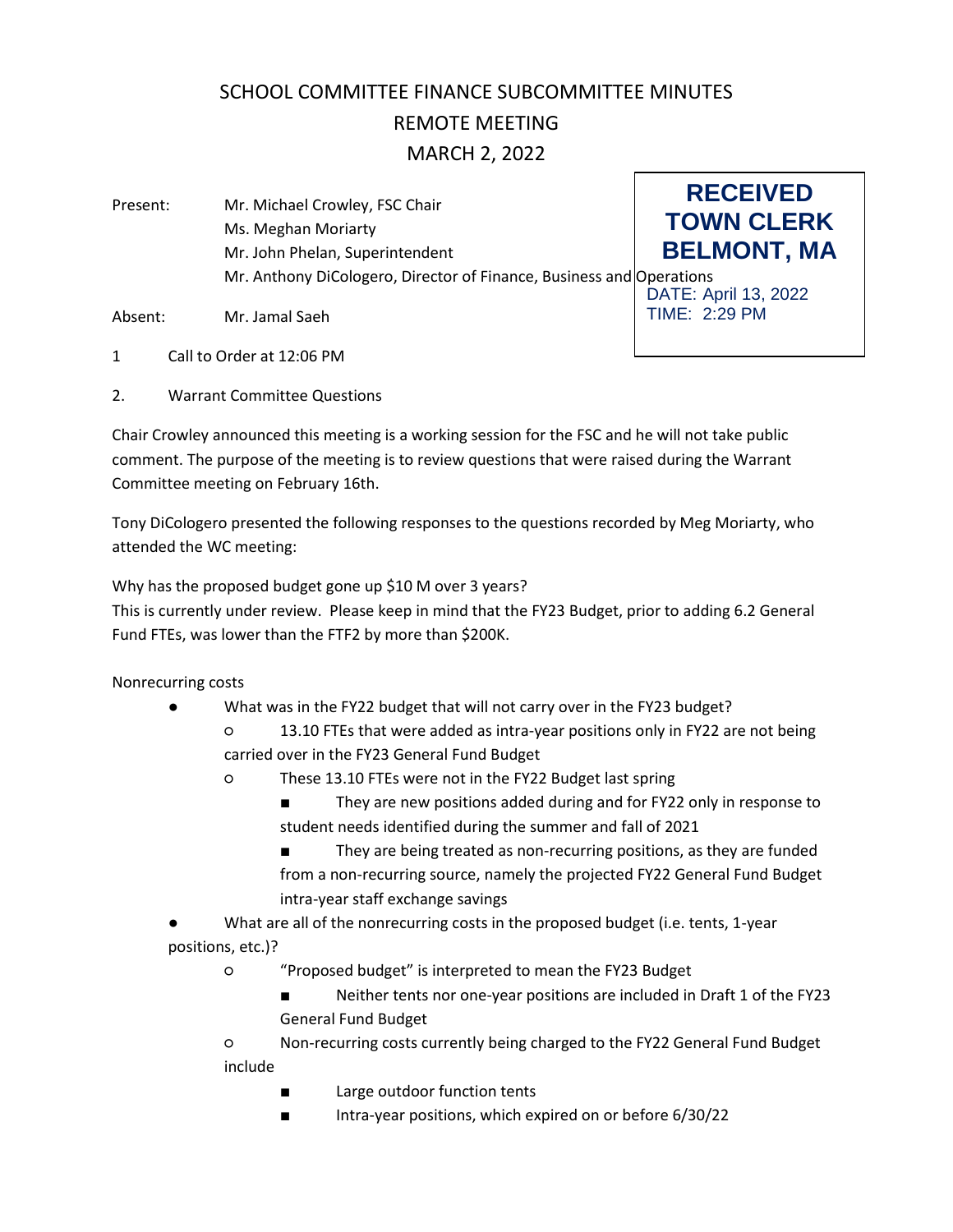#### 13 FTEs

● What is the total dollar amount of these positions?

○ The anticipated cost of the 13.10 positions, if all were filled upon the date of approval is \$461K (\$340K salaries, \$121K health insurance)

○ A number of positions, although posted, were not hired, based largely on lack of applicants

○ The cost of the portion of the 13.10 positions hired, based on their respective hire dates is \$XX (\$XX salaries, \$XX health insurance)

What is the total dollar amount and benefits of the approved positions by the SC that were hired?

○ The total estimated costs of health insurance for the 13.10 positions approved, based on the then anticipated intra-year start date is \$121K in one-time costs

What are the separation costs?

○ Use of nonrecurring funds in the budget is a concern without knowing how the "cuts" (of FTEs hired for 1 or 2 years) hits us.

○ Employees hire letters state the school year of hire only

Add more visibility to the turn over savings in the salary lines (\$700,000).

- How is the turnover savings impacting the school budget going forward?
	- The FY23 Budget includes the following employees as it relates to turnover
		- Employees who are new for FY22 and have replaced employees who left during or before FY22
			- The new employees are included in the FY23 Budget
				- All staff exchange savings or cost is recognized in the FY22 Budget year
		- Employees who are on leave in FY22, covered by a substitute in FY22
			- Employees on leave are expected back for FY23 and are included in the FY23 Budget
- How do we plan to spend this money?

○ We intend to continue to operate as needed, with any unused funds turnedback to the Town at the end of the fiscal year

○ As noted in the accompanying memo to the Q2 report and in the comments in presenting the Q2 during the 2/23/22 Finance Subcommittee meeting, we are awaiting an amount to identified, representing Belmont's share of closing costs for EDCO Collaborative; this amount, once identified, would reduce the School Department's projected ending balance

What would this number have been if we did not approve hiring 13 FTEs?

○ The estimated cost of the portion of the 13.10 positions hired this year is \$XX (salary plus benefits)

○ We could infer that, had we not hired these positions, the School Department projecting ending balance would increase approximately by this amount (\$XX), subject to the possibility of spending on non-salary expenses to help manage the underlying student needs, had we not hired these one-year positions

Can this money be used to hire the proposed, incremental positions?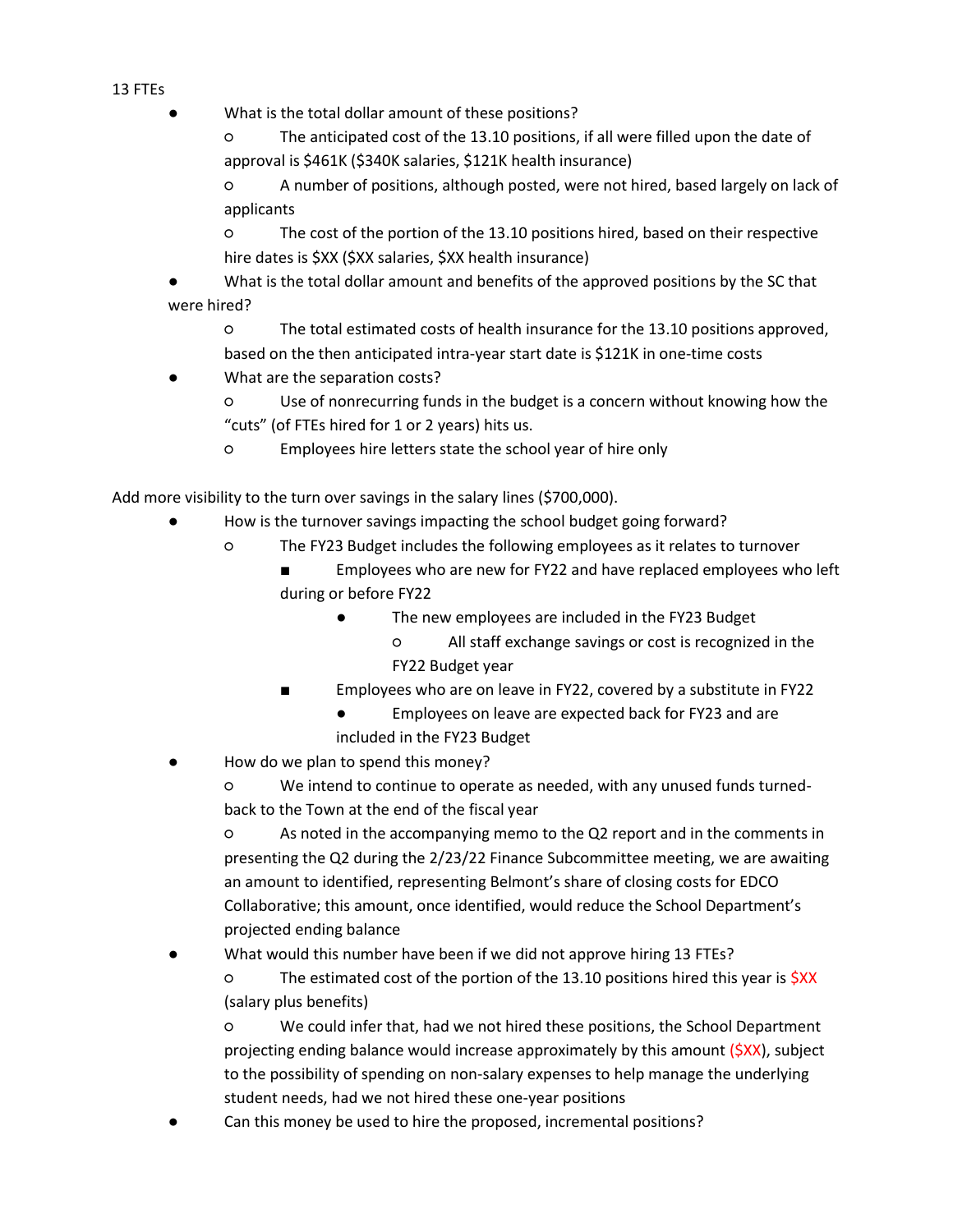○ These funds (i.e. FY22 projected General Fund savings) are being used to do just that for FY22

○ Any unspent funds at the end of FY22 are turned-back to the Town at the end of FY23; FY22 General funds cannot be used to hire positions for FY23

SPED contracted positions

- What is the cost of the contract positions versus the FTEs, broken out by health insurance, benefits, separation costs?
	- The two additional FTEs for behavioral practitioners in the FY23 Budget is \$180K (\$72K each for salary and \$18K each for health insurance)
	- We are paying for approximately 70 hours per week for behavioral services for contract providers
- Can the money used to currently contract out these positions be reallocated to hire the FTEs?

# **To Do:** *Tony will do additional Staff Exchange calculations and present them to the FSC next week. He will confirm the number of employees from the 13.1 new temp hires who took Health Insurance and, get back to the SC with the hourly rate for contract workers compared with that of these 1 year employees.*

Communication of the Budget

- How can we ensure that the budget book is made available to all WC members and on the website before the meeting?
	- The expectation to have the budget book available to Warrant Committee and Select Board members prior to the 2/16/22 joint meeting was not communicated to the School Department
	- In previous years, the School Department budget book was handed out at the joint meeting
	- The School Department did send approximately 24 FY23 Budget Books to the Town Administrator's Office on the afternoon of the joint meeting; and while we did not intend for that to be enough time for board members to obtain a budget book prior to the joint meeting, it has not been expected in previous years
	- Also, it seemed premature to publish a budget document on the website prior to the joint presentation

## *Mike Crowley suggests that the district hire*

- *data analyst to capture student outcomes including SEL,*
- *a budget professional to help Tony organize and communicate the budget to ensure that the budget is better understood by the public, and*
- *Social workers*

*John Phelan notes he is asking to hire a temp position to help with the reconfiguration plan for the schools.*